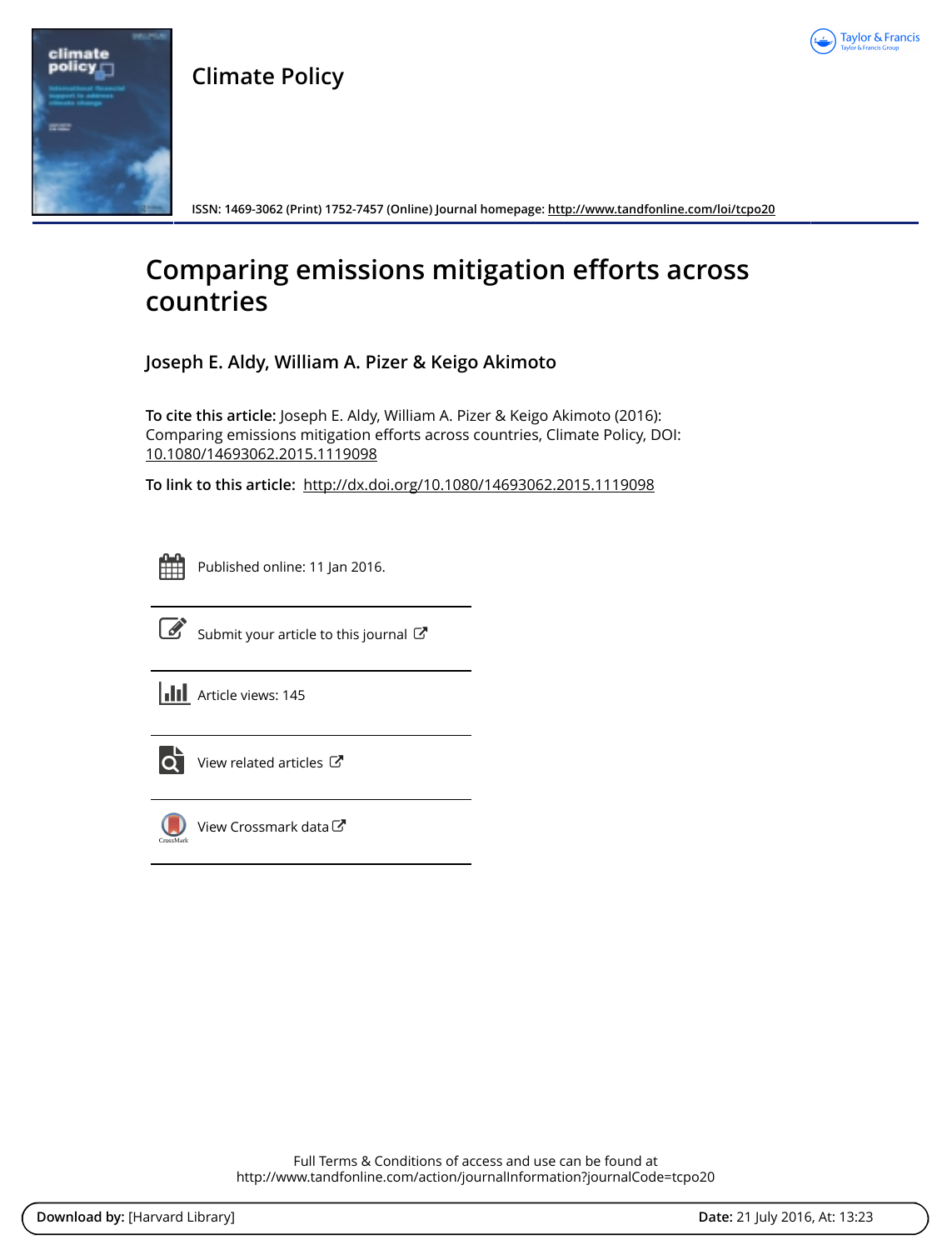## Comparing emissions mitigation efforts across countries

JOSEPH E. ALDY $^{1\star}$ , William A. Pizer $^2$ , Keigo akimoto $^3$ 

<sup>1</sup> Harvard University, Resources for the Future, National Bureau of Economic Research, Center for Strategic and International Studies, 79 JFK Street, Mailbox 57, Cambridge, MA 02138, USA

<sup>2</sup> Duke University, Resources for the Future, National Bureau of Economic Research, Center for Global Development, Box 90239, Durham, NC 27708, USA

<sup>3</sup> Research Institute of Innovative Technology for the Earth, University of Tokyo, 9-2 Kizugawadi, Kizugawa-Shi, Kyoto 619-0292, Japan

A natural outcome of the emerging pledge and review approach to international climate change policy is the interest in comparing mitigation effort among countries. Domestic publics and stakeholders will have an interest in knowing if peer countries are undertaking (or planning to undertake) comparable efforts in mitigating their GHG emissions. Moreover, if the aggregate effort is considered inadequate in addressing the risks posed by climate change, then this will likely prompt a broader interest in identifying those countries where greater effort is arguably warranted based on comparison with their peers. Both assessments require metrics of effort and comparisons among countries. We propose a framework for such an exercise, drawing from a set of principles for designing and implementing informative metrics. We present a template for organizing metrics on mitigation effort, for both ex ante and ex post review. We also provide preliminary assessments of effort along emissions, price, and cost metrics for post-2020 climate policy contributions by China, the European Union, Russia, and the United States. We close with a discussion of the role of academics and civil society in promoting transparency and facilitating the evaluation and comparison of effort.

#### Policy relevance

Statement: Our article presents a framework for the review of intended nationally determined contributions and the ex post review of contributions under the UNFCCC negotiations. We provide an illustration of this framework with an energy-economic model. Our work focuses on how countries may use the review to compare mitigation effort – planned under INDCs and delivered by implementation of the pledged contributions – to address concerns about equity, efficiency, competitiveness, and the stability of any agreement that arise in international negotiations.

Keywords: emission mitigation; intended nationally determined contributions; international environmental agreements; modelling analysis; policy surveillance; reciprocity

JEL Codes: Q54; Q58; F55

### 1. Introduction

Free-riding is the primary threat to any international climate change treaty. Any country considering taking domestic actions to mitigate its GHG emissions has a legitimate concern that other countries

 $\blacksquare$  \*Corresponding author. E-mail: [joseph\\_aldy@hks.harvard.edu](mailto:joseph_aldy@hks.harvard.edu)

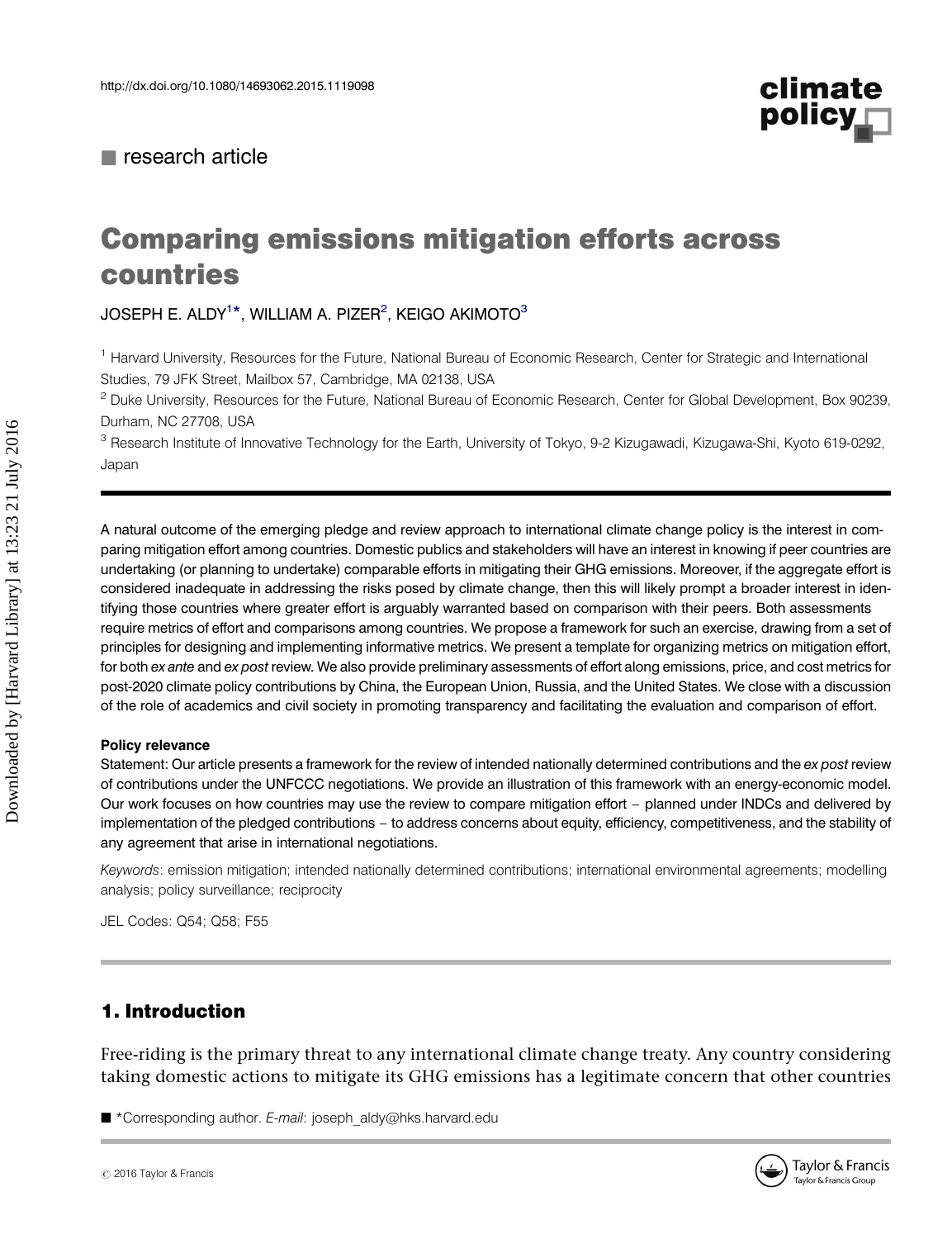<span id="page-2-0"></span>will not undertake similar actions to contribute to the global public good of a stable climate. Since the costs of mitigating emissions are local while the benefits are global, the prospect of free-riding weakens incentives for countries to take serious actions against climate change. This is especially the case within the current multilateral 'pledge and review' framework in which commitments are effectively selfenforced.

If one country is proactive in its emissions mitigation policy, then it will enjoy fewer benefits if other countries respond by free-riding. Moreover, absent such reciprocal action, unilateral mitigation efforts increase the prospect of adverse competitiveness impacts, which could raise the costs borne by the proactive country and enable domestic opposition to climate policy. In light of these factors undermining international cooperation and meaningful mitigation efforts, a system of transparency and comparability of efforts seems to be necessary for a successful international climate agreement premised on pledge and review (Aldy, [2014](#page-13-0); Pizer, [2007;](#page-14-0) Schelling, [1997](#page-14-0)).

The review and comparison of mitigation efforts can play an important role at the pledging stage. A review mechanism could estimate the environmental and economic impacts of countries' goals and domestic actions intended to serve as the countries' contribution to mitigation emissions. These  $ex$ ante reviews could identify those contributions that appear out-of-step with other countries' contributions. This could facilitate peer pressure and stakeholder pressure for a country to ramp up its domestic program and/or goal. It could also highlight opportunities for potential learning from the variation in countries' mitigation programmes.

The review and comparison of mitigation efforts can also play an important role in evaluating outcomes and performance. The review could ascertain if countries delivered on their pledged contributions. Ex post review could also illustrate how realized mitigation efforts compare across countries. The former can drive credibility in the iterative pledge and review process and the latter can enhance trust that countries are making fair contributions to mitigation emissions.

Given the complexity and heterogeneity in countries' pledges (the intended nationally determined contributions, or INDCs), a set of objective metrics can provide a common basis for characterizing countries' mitigation efforts in both *ex ante* and *ex post* reviews. Such metrics can enable an applesto-apples comparison of countries' mitigation programs. We do not presume, however, that all countries should have equivalent values for these metrics. In light of the variation in national responsibility and capability (such as per capita emissions and per capita income), differences in value judgments, and country-specific domestic political considerations, countries will each employ their own normative framework when assessing their own and other countries' contributions. Indeed, this is reflected in the many interpretations of the UN Framework Convention on Climate Change (UNFCCC) principle of common but differentiated responsibilities and respective capabilities in international negotiations. Building on the work in Aldy and Pizer ([2015](#page-13-0)), our intention is to provide a common data and analytic framework that can measure mitigation efforts and facilitate the applesto-apples comparisons, which can inform subsequent normative assessments.

In the next section we review the role of comparability in the history of the UN climate negotiations. We describe an array of metrics and discuss some of their advantages and shortcomings. We also consider potential facilitative and normative frameworks for using these metrics. We then employ the DNE21+ model to illustrate a suite of metrics for China, the EU, Russia, and the US based on their INDCs. We close with our suggestions for additional work, considerations for the design of reviews, and opportunities for academics and civil society to inform review processes.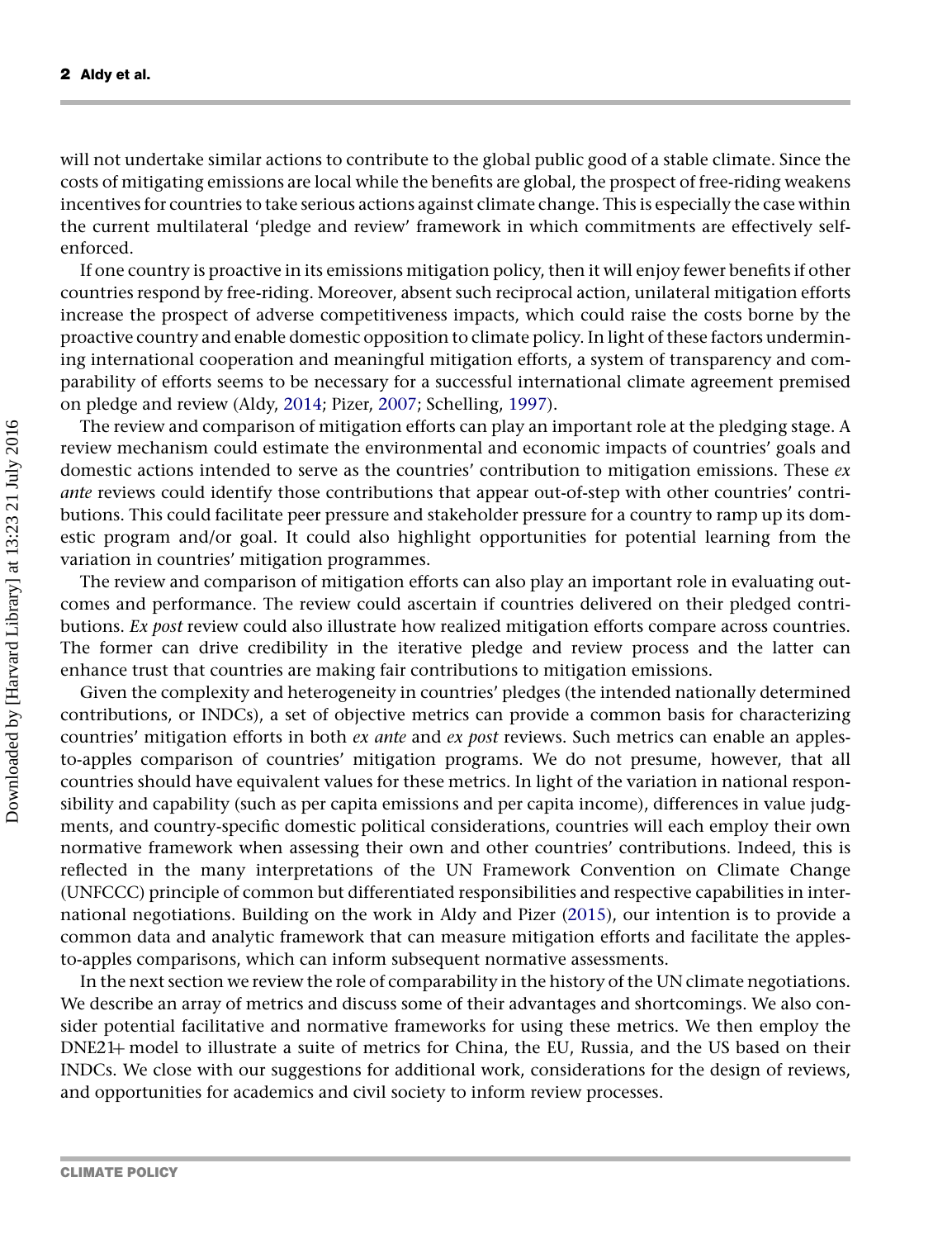#### <span id="page-3-0"></span>2. UNFCCC processes and comparability of efforts

The concept of comparable efforts has evolved over the past several decades in international climate change negotiations. The 1992 UNFCCC and the 1997 Kyoto Protocol set emissions targets for developed countries and established the first notion of a metric to compare effort: quantitative emissions limits relative to 1990. The outcome also provided a normative example of differentiation, as the Kyoto negotiators agreed to individual country targets that ranged from -8% to  $+10\%$  relative to their 1990 levels. Ex post, this turned out to be a simplistic and potentially misleading approach. For example, Russia's emissions have remained well below 1990 levels since the Kyoto Conference due to the state of its economy, not a broad and effective emissions mitigation program.

Independent scholarly analyses of mitigation efforts have focused on a richer set of measures. For example, the Stanford Energy Modeling Forum organized thirteen modelling teams to evaluate the Kyoto Protocol (Weyant & Hill, [1999\)](#page-15-0). Through this exercise, the modellers estimated several metrics, including carbon prices (US dollars per ton of  $CO<sub>2</sub>$ ) and abatement costs (as a percentage of gross domestic product, GDP). Emissions levels were implicit in the Kyoto commitments, and the modelling teams' forecasts of business-as-usual emissions would permit an estimate of emissions abatement. Finally, estimated emissions intensities  $(CO<sub>2</sub>$  per unit of GDP) could be produced from the model outputs.

The term 'comparability of effort' first emerged explicitly in the 2007 Bali Action Plan, which noted that the concept should guide consideration of developed countries' mitigation efforts. At the 2009 Copenhagen Conference, the EU and Japan each announced conditional commitments: a willingness to implement more ambitious domestic emissions targets if other developed countries committed to comparable reductions. Different countries, however, held different perspectives on how to measure and compare efforts, and whether to compare efforts among only developed countries or to include emerging economies, such as China and India. To promote the transparency of these mitigation pledges and facilitate a better understanding of effort, the 2009 Copenhagen Accord and the 2010 Cancun Agreements included 'international consultations and analysis' and 'international assessment and review' – review mechanisms comprising reporting, technical analysis, and consultation with other parties. The first of these consultations took place in 2014.

Complementing (and preceding) these UNFCCC reviews, a number of analysts assessed and compared the Copenhagen Accord pledges. For example, McKibbin, Morris, and Wilcoxen ([2011](#page-14-0)) compare emissions, emissions abatement, carbon prices, and costs (percentage changes in GDP and percentage changes in consumption). In a report for the Organisation for Economic Co-operation and Development (OECD), Dellink and Corfee-Morlot ([2010\)](#page-14-0) estimate emissions reductions, relative to both baseline and a base year, carbon prices, fiscal revenues (assuming a carbon tax), energy-intensive industrial production, and costs (changes in GDP and changes in household income). Houser  $(2010)$  also compares countries' emissions reductions under Copenhagen Accord mitigation pledges.<sup>[1](#page-13-0)</sup>

The emerging international climate architecture reflected in the 2014 Lima climate talks further advanced the concept of pledge and review, building on the Copenhagen model. Many countries have tabled their INDCs in the negotiations over the course of 2015. Through this pledging process, the Lima Call for Climate Action notes that countries may submit additional information, including data, analysis, methods, and descriptions of implementation timeframes and planning processes that may promote the transparency and credibility of countries' INDCs.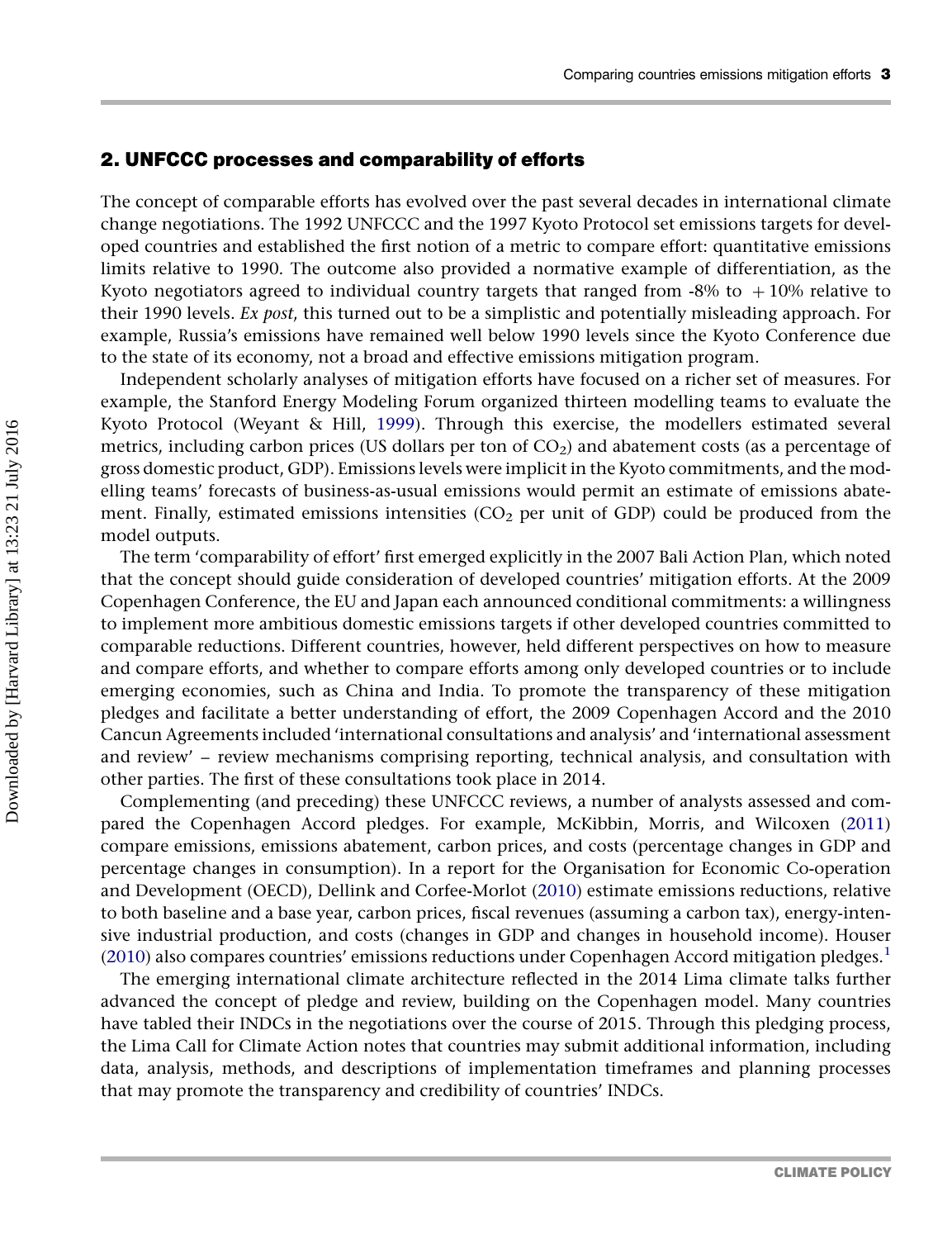This evolution illustrates how analysis can inform the implementation of the concept of comparability of mitigation efforts. In the 2009 Copenhagen Accord and in the submitted INDCs leading up to the 2015 Paris talks, countries' emissions mitigation pledges take many different forms: targets versus 1990 or 2005 base year emissions, percentage improvements in the CO<sub>2</sub>:GDP ratio, percentage abatement versus an emissions forecast, an emissions peak year, renewable power goals, energy efficiency goals, and so on. The pledges themselves do not facilitate comparison. Even if countries report common metrics characterizing their own pledges, they will employ different methods and assumptions and thus, for a given metric, countries will produce 'apples and oranges.'<sup>[2](#page-13-0)</sup> In this pledge and review architecture, negotiators, stakeholders, and the general public would benefit from a harmonized characterization of the efforts that countries propose to undertake in the international negotiations. Economic data and analysis can play an important role in providing this information, enhance the credibility of countries' pledges, and lead to stronger pledges in the future. Indeed, an informed consideration of countries' mitigation pledges cannot occur in the absence of an assessment of the estimated emissions levels, emissions abatement, carbon and energy price effects, and costs of implementation.

#### 3. Description of comparability metrics

Aldy and Pizer [\(2015](#page-13-0)) have compiled a set of metrics for measuring effort in terms of emissions, prices, and costs. Emissions correspond to physical outcome measures that are most closely tied to the environmental problem and most commonly employed as the form of a mitigation commitment. Prices on carbon and of energy reflect market signals designed through mitigation policies and can represent the marginal incentives to reduce energy use and  $CO<sub>2</sub>$  emissions. Cost metrics include measures of economic resources diverted away from current consumption and nonclimate investment.

These are evaluated in the context of three principles for desirable metrics. First, an ideal metric should be comprehensive and thereby characterize a country's entire effort to achieve its mitigation commitment. Second, a metric should be measurable and replicable. That is, different analysts making calculations of the metric should come up with the same values. Third, metrics should be universal – they should be available for a wide range of parties making mitigation commitments.

First, let us consider emissions-based metrics. Annual measures of  $CO<sub>2</sub>$  emissions and total GHG emissions are now available for most countries (see World Resources CAIT database for example), even if less than a quarter of UNFCCC parties officially report their annual emission inventories. The use of market-based mechanisms – including international emissions trading and transfers of offset credits – requires additional accounting regarding a country's net position in international trades.

The metric used in the Kyoto context is a country's emissions relative to a 1990 base year.<sup>3</sup> Unless countries are on similar trajectories prior to the commitment, however, emissions levels relative to a base year will not comprehensively represent mitigation efforts. In fact, it may have little to do with such efforts, as noted with respect to the economic transition in Russia and other former Soviet republics in the 1990s. Emissions trends vary from country to country for a number of reasons beyond government emission mitigation policies. While the issue in the former Soviet republics may have been declining economic activity, the larger issue is often concern about rising economic activity, particularly in emerging economies.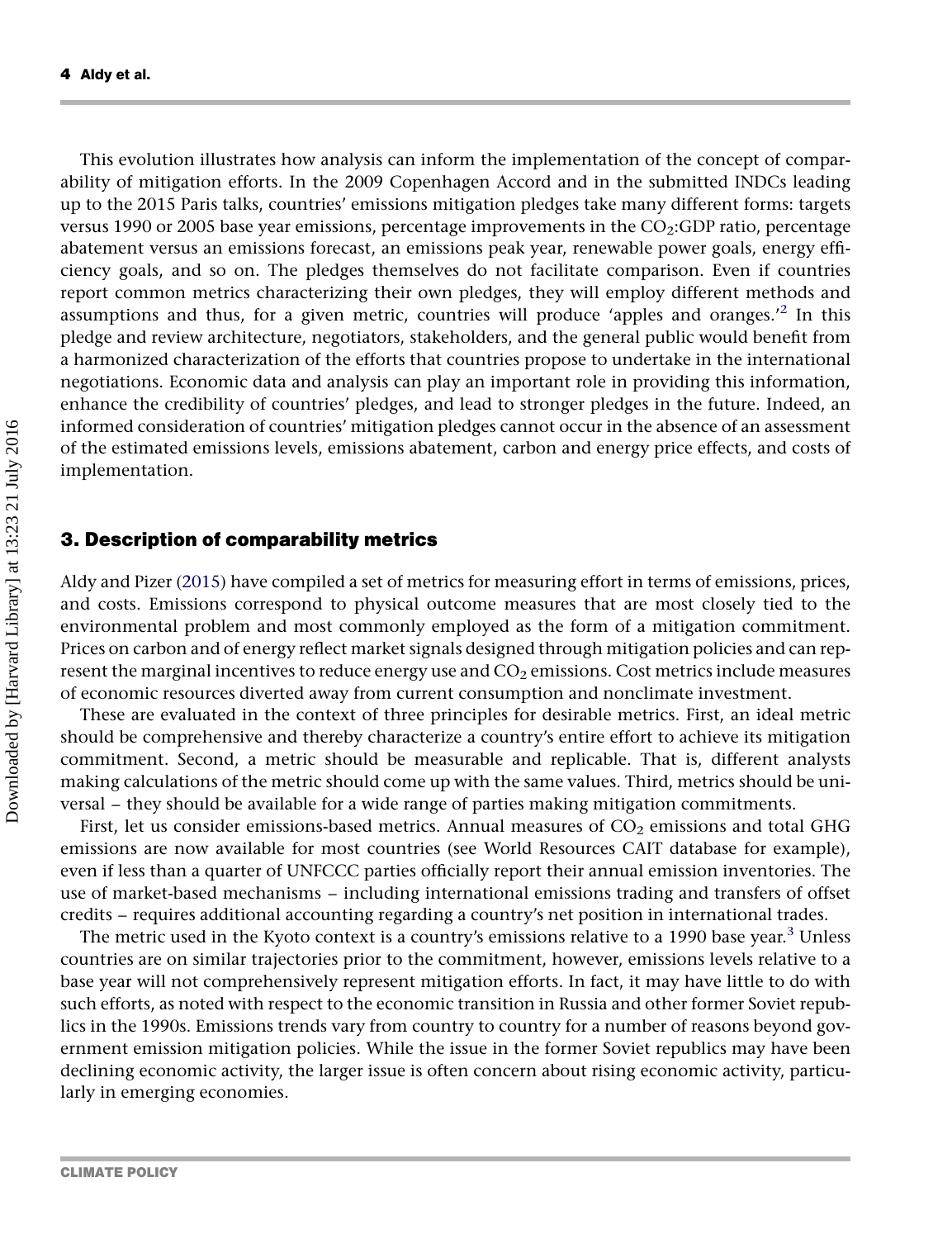<span id="page-5-0"></span>To avoid penalizing economic growth, some countries prefer a metric reflecting reductions in emissions intensity ( $CO<sub>2</sub>$  per GDP) rather than emissions alone.<sup>[4](#page-13-0)</sup> In the run-up to the 2009 Copenhagen talks, China and India each proposed to reduce the ratio of their emissions to GDP, and China has included such an emission intensity goal as part of its 2015 INDC. Such metrics can ensure that a country is not penalized as a climate laggard simply because of faster economic growth nor rewarded simply because of economic decline. An emissions intensity metric suffers from two challenges as a measure of effort: growing countries often experience declining emissions intensity due to structural and technological change; and, emissions intensity targets often become more stringent if a country's growth is slower than expected and less stringent if it is faster than expected (Aldy, [2004;](#page-13-0) Newell & Pizer, [2008\)](#page-14-0).

Some developing countries have focused on emissions goals specified as percentage reductions from a forecast level in a future year. For example, Brazil, Indonesia, and Korea pledged emissions mitigation goals of this form through the Copenhagen Accord, and Colombia, Indonesia, and Korea have incorporated emission reductions from a forecast baseline emission trajectory in their 2015 INDCs. In theory, by capturing the emissions reduction directly associated with a mitigation program, such a metric represents a more comprehensive indicator of mitigation efforts than emissions levels relative to a historic base year or scaled by GDP. In practice, however, such a metric requires subjective judgments, on which expert opinions will differ, to calculate the baseline forecasts that define the emissions goals. Forecasts could be gamed to make a target appear more ambitious than it will likely be in practice. Constructing a baseline also raises conceptual questions. Do existing or previously announced mitigation policies go into baseline forecasts? Put another way: how far back in time should a definition of effort go in order to make comparisons across countries, recognizing early actors but not overly penalizing laggards?

In contrast, an observed carbon price bears a direct connection to effort, as it measures the marginal incentive levied through a country's mitigation policies. Comparing carbon prices across countries measures the degree to which each country is creating incentives for mitigation efforts. Since countries implement domestic carbon prices in their local currencies, comparisons will require the use of (and raise questions as to the appropriate) currency exchange rates.<sup>[5](#page-13-0)</sup> The volatility in carbon prices derived from cap-and-trade programs may also raise questions about the timing and frequency – and accuracy – of price comparisons. Explicit carbon prices may not comprehensively reflect mitigation effort, because they may fail to account for the effect of nonprice policies – such as efficiency and renewable mandates. A country may also undermine the effectiveness of the carbon price through fiscal cushioning – adjusting taxes downward for firms covered by the carbon price (Wiener, [1999\)](#page-15-0). Alternatively, one could consider implicit (or effective) carbon prices that estimate the average cost of abatement associated with a specific climate policy or collection of policies (OECD, [2013](#page-14-0)). Such implicit prices have the advantage of potentially being applied more broadly but the disadvantage of not being directly observed (i.e., produced by model simulations).

Energy prices are transparent and measurable with high frequency. Comparison of the user prices of primary energy and final energy products permits a net assessment of all price-based policies, including carbon pricing, and thus can mitigate concerns about fiscal cushioning. Energy prices would still fail to capture the effects of nonprice policies that mitigate emissions without influencing energy prices (which explains why the latter often attract political support). For countries pursuing such policies to a significant degree, energy prices could be a poor measure of effort.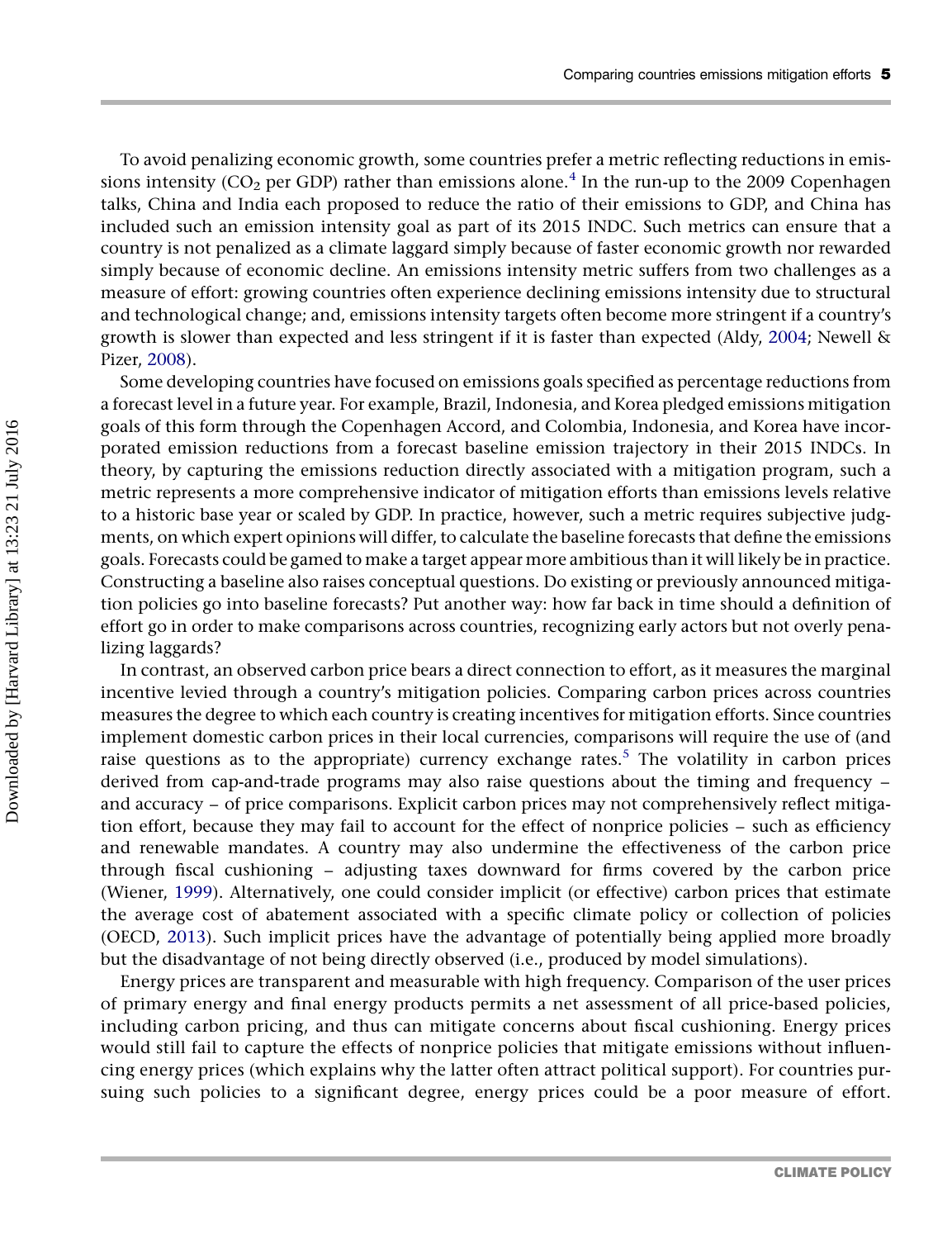Moreover, not all energy price differences represent policy choices, but instead, prices may reflect differences in resource endowments, transportation constraints, or other shifts in supply and demand.

The mitigation costs of any domestic climate policy are typically most closely aligned with economists' notion of mitigation effort. Ideally, such a metric captures the entirety of resources otherwise available for private consumption and citizen well-being that are diverted toward the public good of mitigating climate change. Thus, it is appealing in terms of being comprehensive. Expressed as a share of national income, or per capita, it could be scaled to be comparable across countries of different sizes. A metric to compare efforts based on costs could promote confidence that the international efforts are fair by ensuring that comparable countries bear comparable costs resulting from their actions. Coupled with information about emissions reductions, it could also highlight the potential advantages of some policies (those that reduce more emissions with lower mitigation costs) over others. An assessment of policy costs alone runs the risk of highlighting inefficient polices, so it may be appropriate to also calculate the least-cost alternative to achieve the same reductions. Estimating costs, in any case, requires economic assumptions and detailed modelling frameworks for evaluating economic changes in specific sectors and national economies.

Viewed alone, none of the six metrics described here does well against all three principles. Emissions levels and intensity do particularly poorly in terms of comprehensiveness, as many factors can influence emissions that are unrelated to mitigation policies. Carbon prices do well on effort per abated ton, but actual effort then depends on total tons of abatement. Observed carbon prices are available only where emissions trading or taxes are applied. Energy prices capture the market signals being sent for low-carbon investment and behavioral change but fail to reflect nonmarket policies. Emissions abatement and abatement costs are jointly the metrics that probably best represent effort, but they are the most difficult to measure, requiring sophisticated modelling tools for implementation. Credible differences in opinion on modelling assumptions could produce different results for abatement and costs, raising questions about replicability. Further, few modelling tools exist to address jurisdictions outside of the largest economies.

Given the absence of a single, ideal metric and the complexity of assessing mitigation effort, we suggest using a suite of metrics to compare effort. Just as an analyst may rely on a set of metrics for evaluating human development or a set of metrics for characterizing a nation's macroeconomy, we believe that a portfolio of mitigation effort metrics could best characterize mitigation.

#### 4. A template for comparing INDCs and potential uses

To organize the metrics to facilitate the evaluation of comparable efforts, we have developed a template, presented in [Table 1](#page-7-0). This framework identifies the data and analysis needs for constructing metrics to evaluate countries' mitigation pledges. Each column represents a major economy, with a brief description of a country's mitigation program in the first row. The left half of the table focuses on the ex ante analysis of comparability of efforts. For example, this could organize information on the intended nationally determined contributions announced by countries in the lead-up to the 2015 Paris talks (and in subsequent rounds of negotiations). The first row of the table would list briefly each country's INDC, and the subsequent rows would depict the estimated measure for each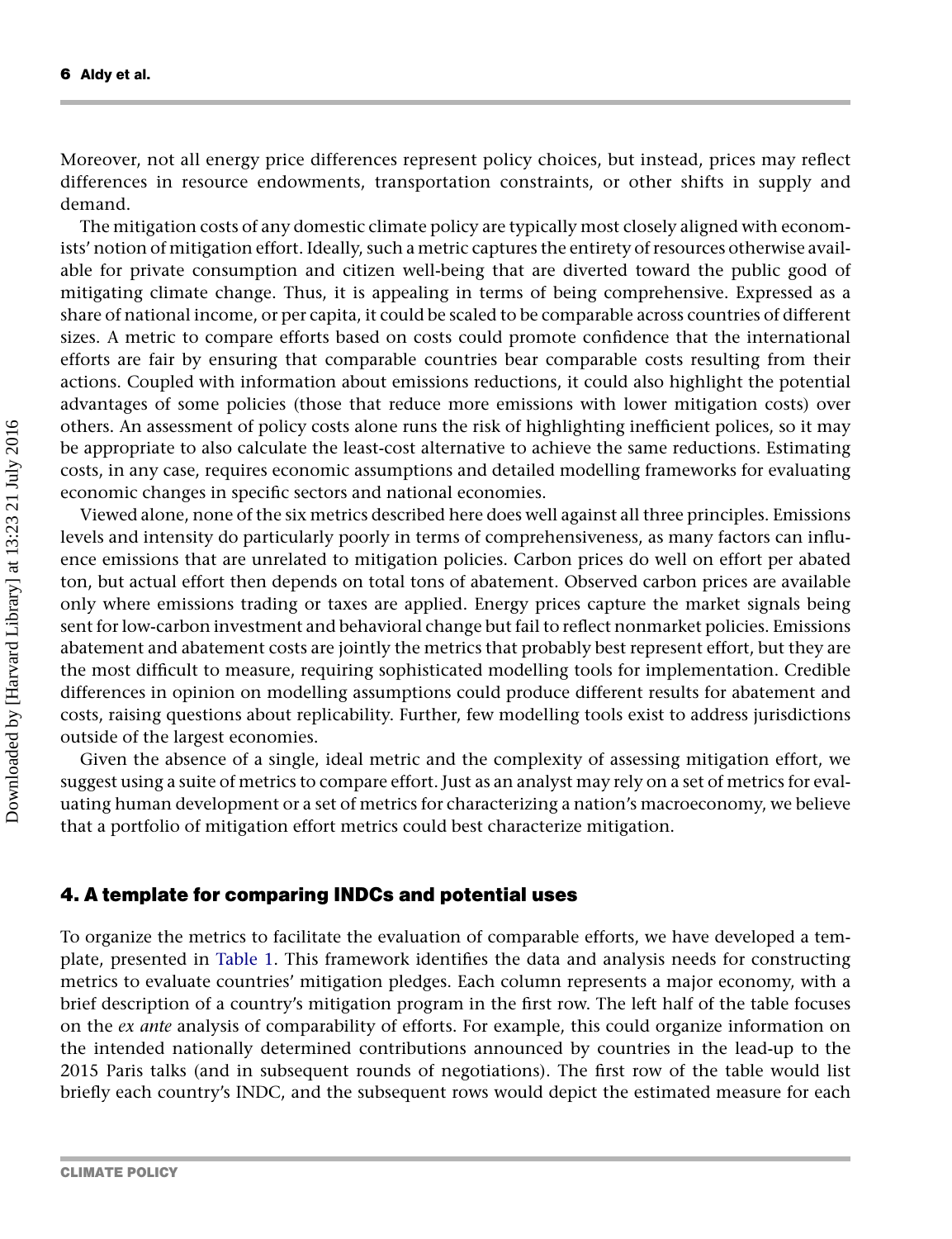|                              | Ex Ante Analysis                   |              |                                    | Ex Post Analysis                              |       |
|------------------------------|------------------------------------|--------------|------------------------------------|-----------------------------------------------|-------|
|                              | <b>US</b>                          | EU           | China                              | US<br>EU                                      | China |
|                              | 2005 -26% to -28%                  | $1990 - 40%$ | Peaking by 2030,                   | Implemented                                   |       |
| <b>INDC</b> description      | by 2030<br>by 2025                 |              | $CO2/GDP$ goal                     | Contributions (TBD)                           |       |
| Emissions                    |                                    |              |                                    |                                               |       |
| versus historical year       | <directly observed=""></directly>  |              | <requires modelling=""></requires> | $\leq$ directly                               |       |
|                              |                                    |              |                                    | observed>                                     |       |
| versus future year BAU       | <requires forecast=""></requires>  |              | <requires modelling=""></requires> | $<$ requires                                  |       |
|                              |                                    |              |                                    | modelling                                     |       |
| Target year GHG/GDP          | <requires forecast=""></requires>  |              | <requires modelling=""></requires> | $\leq$ directly                               |       |
|                              |                                    |              |                                    | observed>                                     |       |
| $\Delta$ (GHG/GDP) 2015-2025 | <requires forecast=""></requires>  |              | <requires modelling=""></requires> | $\leq$ directly                               |       |
|                              |                                    |              |                                    | observed>                                     |       |
| Δ (GHG/GDP) 2015-2030        | <requires forecast=""></requires>  |              | <requires modelling=""></requires> | $\leq$ directly                               |       |
|                              |                                    |              |                                    | observed>                                     |       |
| Price<br>CO <sub>2</sub>     | <requires modelling=""></requires> |              | <requires modelling=""></requires> | <carbon pricing:<="" td=""><td></td></carbon> |       |
|                              |                                    |              |                                    | directly observed /                           |       |
|                              |                                    |              |                                    | other policies:                               |       |
|                              |                                    |              |                                    | require modelling>                            |       |
| Fossil energy                | <requires modelling=""></requires> |              | <requires modelling=""></requires> | $\leq$ directly                               |       |
|                              |                                    |              |                                    | observed>                                     |       |
| Electricity                  | <requires modelling=""></requires> |              | <requires modelling=""></requires> | $\leq$ directly                               |       |
|                              |                                    |              |                                    | observed>                                     |       |
| Cost                         |                                    |              |                                    |                                               |       |
| US\$ cost versus BAU         | <requires modelling=""></requires> |              | <requires modelling=""></requires> | $<$ requires                                  |       |
|                              |                                    |              |                                    | modelling                                     |       |
| US\$ cost/GDP                | <requires modelling=""></requires> |              | <requires modelling=""></requires> | $<$ requires                                  |       |
|                              |                                    |              |                                    | modelling                                     |       |

#### <span id="page-7-0"></span>Table 1 Information sources for comparability metrics

of the metrics. As the template shows, some of the metrics will be directly observed, others will require a baseline forecast, and still others will require modelling analyses.

The right half of the table presents a template for an ex post analysis, such as the 'review' in the pledge and review regime in the current international climate negotiations. In this case, the summary of a country's climate program is the implemented contribution, rather than what it intended to do under the INDC. Some of the metrics that are modelled in the *ex ante* review would be directly observed in the ex post review. Nonetheless, a number of metrics will require counterfactual forecasts and economic modelling even in an ex post exercise, such as baseline emissions and economic activity. So long as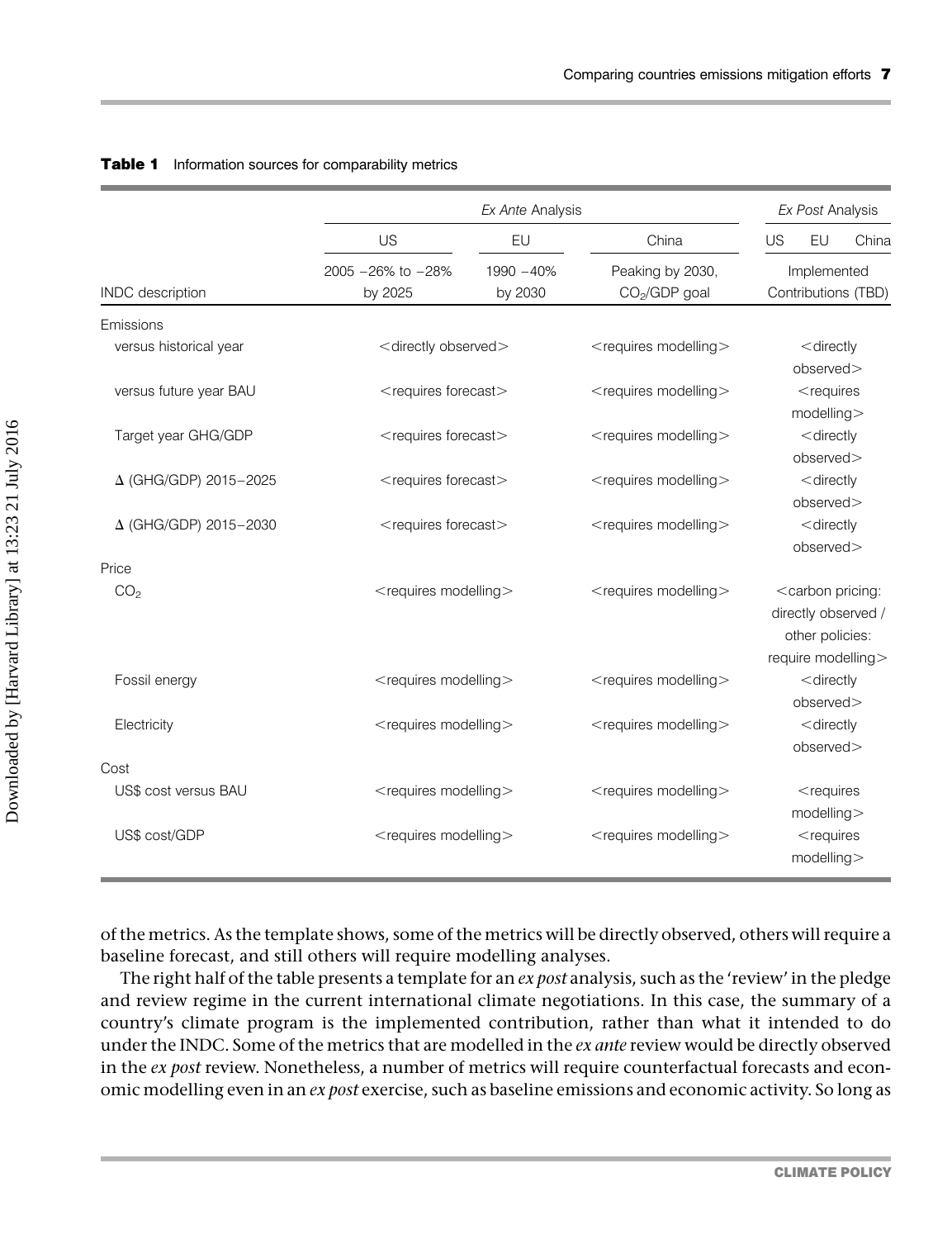<span id="page-8-0"></span>the review of efforts addresses measures beyond physical emissions outputs or observed market prices, economic tools will need to be employed to quantify efforts in a manner that will permit comparisons. Standard economic tools may be employed even for observed metrics, such as aggregating observed energy prices over various fuels over time, to construct a summary of prices. Economic tools may also serve to illustrate the impacts of interactions across countries from the implementation of each country's individual INDCs.

The construction of metrics is a positive exercise. How policy makers, stakeholders, and the public interpret these metrics is a normative exercise. What is the benchmark or threshold for deciding whether a country's mitigation efforts are characterized as 'fair' and 'satisfactory?' Let us suggest three ways for addressing this question.

First, one could simply rank countries on each quantitative metric. This would identify those countries that are ranked high or low for a given metric and illustrate proximity of any pair of countries. Countries could be compared based on each individual metric or on a composite suite of measures, which would require an algorithm for integrating information from the various metrics, perhaps akin to implementation of the human development index. This approach would not answer the question of whether a country's performance is satisfactory, but it would provide a relative comparison.

Second, countries can be arranged or self-associate into peer groups for relative comparisons that reflects the significant variation in countries' emissions contribution and capacity to mitigate. Peer groups could reflect existing groupings of countries, such as UN regional groups or the Major Economies Forum on Energy and Climate (MEF). Alternatively, peer groups could be identified through measures associated with responsibility and capability in the climate talks, such as historic cumulative emissions, per capita emissions, and per capita income.

To illustrate this peer group approach, consider the MEF. The international community might agree on several official metrics, or the MEF countries might themselves select a set of metrics to compare efforts. The MEF countries could then voluntarily agree to present data and analysis regarding their future emissions commitments in order to produce these agreed metrics and to demonstrate feasibility and applicability of such a process. The MEF countries could further explore options of benchmarking and interpreting metrics in light of each country's national circumstances.

These two approaches do not directly answer the question of whether a given country is undertaking 'satisfactory' effort in a global sense. The first approach simply provides inputs that a country (or stakeholder) can use in its own normative framework for evaluating fairness. The second approach is premised on the concept that peer countries should undertake comparable efforts. This is useful in identifying leaders and laggards among peer countries, but provides no guidance about whether a country's effort is appropriate relative to a global objective. In contrast, a third approach could establish normative, absolute benchmarks for countries' contributions. Such benchmarks could be derived directly from a negotiated emissions commitment such as the Kyoto Protocol. Under the Kyoto Protocol, countries had individualized targets ranging from  $-8\%$  (most European countries) to  $+10\%$ (Iceland) relative to 1990 levels, presumably reflecting their particular circumstances or capacity. This differentiation was negotiated and collectively approved by negotiators and thus could be interpreted as 'fair' based on political revealed preference. The lack of negotiation and collective approval of pledged contributions in the current framework precludes such an approach.

An alternative to negotiated, *ad hoc* adjustments is to develop a formulaic approach to address the question of what countries 'should' do, i.e. how to allocate the burden of efforts (Bosetti & Frankel,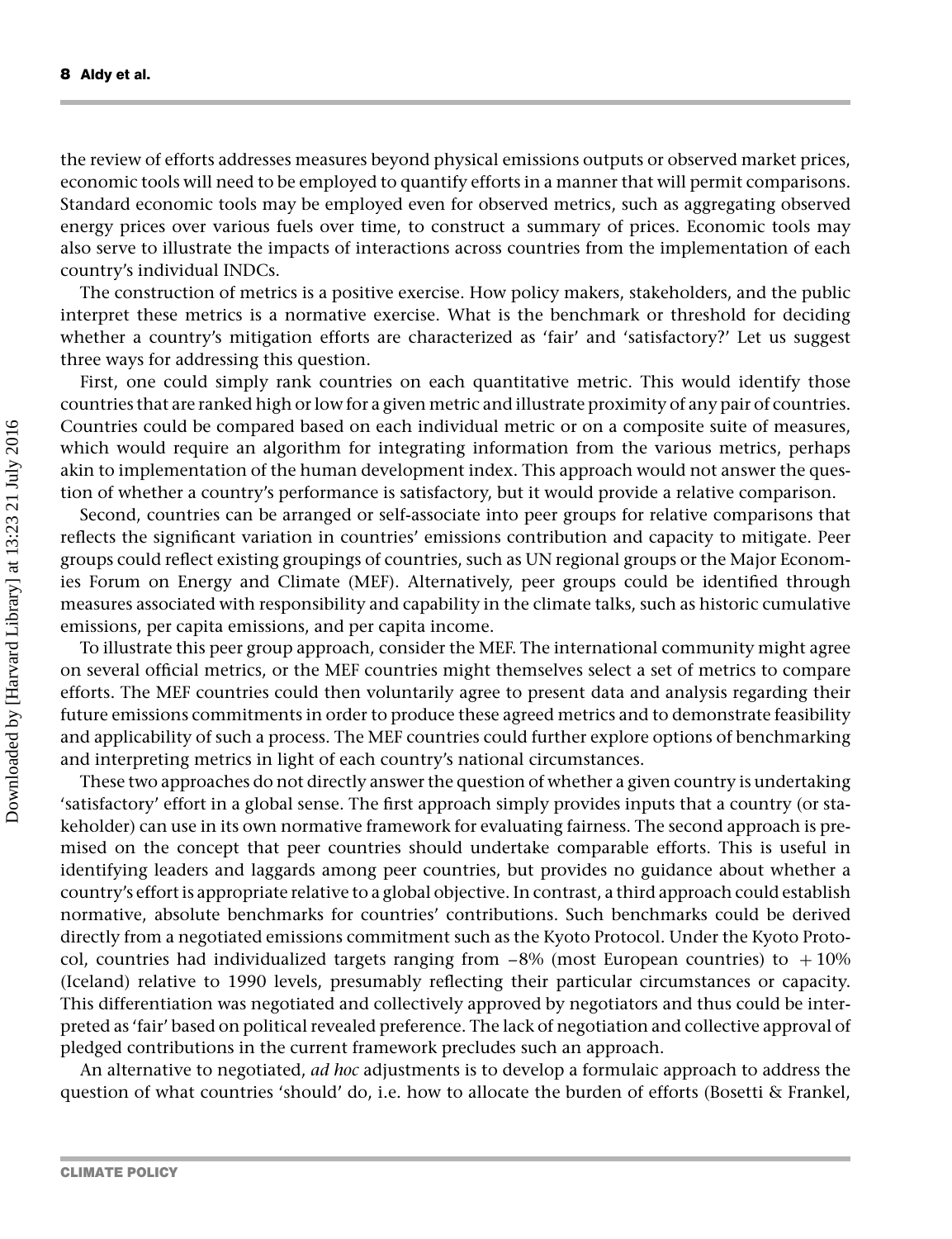<span id="page-9-0"></span>[2012;](#page-14-0) den Elzen, Berk, Lucas, Criqui, & Kitous, [2006](#page-14-0); Groenenberg, Blok, & van der Sluijs, [2004;](#page-14-0) Gupta, [2007;](#page-14-0) Höhne, den Elzen, & Escalante, [2014](#page-14-0); Hof & den Elzen, [2010;](#page-14-0) Höhne, den Elzen, & Weiss, [2006;](#page-14-0) Michaelowa, Butzengeiger, & Jung, [2005\)](#page-14-0).<sup>[6](#page-13-0)</sup> Despite the appealing logic of such an approach, it seems unlikely that negotiators will agree on a set of official country-level benchmarks in the current framework organized around sovereign, voluntary pledges of emissions contributions. Such approaches will continue to play a role in unofficial judgments by governments as well as various stakeholders and academics. We highlight a few issues that merit consideration in this discussion.

First, one could design a benchmark associated with the UNFCCC's long-term objective. For example, the Copenhagen Accord and Cancun Agreements identify a long-term objective to limit warming to no more than  $2^{\circ}$ C, which could be linked (with admitted uncertainty) to a trajectory of cumulative global emissions levels, and subsequently decomposed into country-specific emission budgets (e.g., Tavoni et al., [2015\)](#page-14-0). Translating a  $2^{\circ}$ C objective into national emissions benchmarks requires a framework for determining national emission budgets. With a number of countries, including Switzerland and the US, claiming that their 2015 INDCs are consistent with a 2  $\degree$ C objective, it would be useful to study and understand the budget frameworks implicit in their INDCs.

As an alternative to emission-based benchmarks, one could design a price-based benchmark. For example, the social cost of carbon (SCC), which has been used by a few countries in informing their domestic emissions mitigation programs (Pizer et al., [2014](#page-14-0)), could work well for evaluating and comparing carbon pricing metrics across countries. The challenges with an SCC benchmark include reaching agreement on an SCC estimate and deciding which countries should have carbon prices consistent with the SCC (e.g. should low-income countries be exempt from this benchmark?).

Finally, benchmarks could be established as a function of a country's per capita emissions, historic cumulative emissions, per capita income, or other measures of national responsibility and capabilities. Such functions could be used to translate an aggregate objective into national benchmarks, or to translate and compare metrics across disparate countries. This goes far beyond the simpler idea that peer groups of countries could be expected to deliver comparable mitigation effort.

Whether *ad hoc* or formulaic, any attempt to label national efforts as satisfactory or not requires addressing a host of thorny questions. These range from adjustments for population growth, wealth, and fossil fuel resources, to judgments about past actions and the weight placed on new efforts. The difficulty of these questions – and the strong likelihood that official, negotiated answers may not be forthcoming – suggests a likely continuing role for independent, albeit unofficial, work in this area.

#### 5. Illustration of comparability of efforts framework

To provide an initial illustration of the comparability of efforts, we focus on the announcements for post-2020 mitigation contributions by several of the largest economies in the world, including China, the EU, Russia, and the US. The top of Table 2 summarizes their respective INDCs.

We have employed the RITE DNE21+ model in undertaking this assessment. Given a specific policy (e.g. a set of INDCs), DNE21+ , a linear programming model, searches for the solution that minimizes energy system costs globally (Akimoto et al., [2008](#page-13-0), [2012;](#page-13-0) RITE, [2015](#page-14-0)). The model runs in a combination of 5- and 10-year time steps over 2000–2050 with the world divided into 54 regions. The model includes  $200 +$  energy technologies in a bottom-up modelling scheme, with an explicit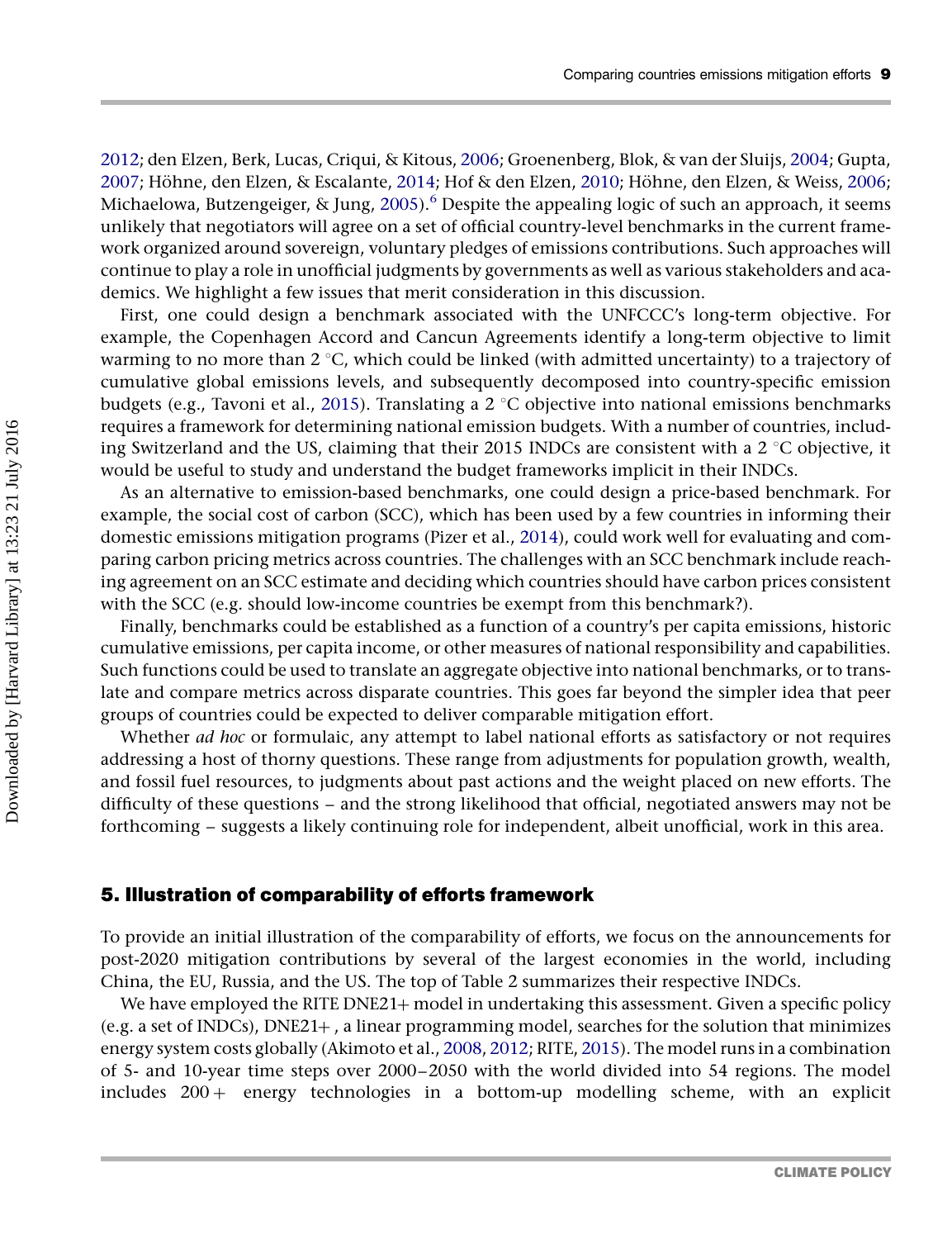<span id="page-10-0"></span>characterization of existing facility vintages. It also includes interregional trade in coal, crude oil, natural gas, ethanol, hydrogen, electricity, and  $CO<sub>2</sub>$  allowances. While this model is quite rich in how it captures the energy economy, it does not cover non – energy related GHG emissions or land-use change.<sup>[7](#page-13-0)</sup> For some countries, such as those with significant agriculture-related methane emissions or reforestation activities, we recommend alternative analytic frameworks. See RITE [\(2015](#page-14-0)) for more details.

Historical GHG emissions are derived from the UNFCCC data where possible (US, EU, and Russia) and otherwise from IEA statistics (China). Emission and GDP are taken from the DNE21+ model for consistency with the cost estimations. The growth rates of real GDP between 2010 and 2030 are 1.2%, 5.3%, and 6.6% per year for the EU, Russia, and China, and that between 2010 and 2025 for the US is 2.4% per year. These are nearly consistent with the reference forecasts published in the International Energy Outlook (EIA, [2013\)](#page-14-0) and the World Energy Outlook of (IEA, [2013](#page-14-0)). Baseline emission forecasts are comparable to other energy-economy and integrated assessment models (see Kriegler et al., [2014\)](#page-14-0). Note that these baselines exclude explicit, existing climate policies. This differs from the approach of the EIA and IEA that include such policies (e.g. the EU ETS) in their forecasts. In contrast to EIA and IEA forecasts, our approach will give credit to countries for those existing carbon pricing policies when measuring emission changes and costs against baseline forecasts.

[Table 2](#page-11-0) presents the preliminary results for the US, the EU, Russia, and China based on their INDCs. The US INDC is extrapolated to 2030 based on a reduction of 83% below 2005 levels by 2050, consistent with past US government policy statements. The EU and Russian targets are similarly interpolated to 2025. For the China INDC, we have modelled the reduction in emission intensity and estimate that it will deliver on the 2030 emissions peaking objective. In each of the four cases, the model solves for the carbon price that would deliver the 2025 or 2030 emissions level or emissions intensity (or midpoint of the range) established in the INDCs.

[Table 2](#page-11-0) presents metrics for emissions relative to various base years, emissions intensity in levels and changes over time, changes in emissions relative to emissions forecasts, estimated marginal abatement costs, and total abatement costs scaled by GDP. As suggested earlier, the choice of base year for emissions and emissions intensity matters significantly in the levels and rankings among countries. A 1990 base year yields much larger percentage reductions for the EU and Russia contributions, relative to the US and China, than a 2005 base year. Changing the base year for Russia results in a different sign, indicating that its contribution implies emissions growth of 14% from its 2005 level, while it would be a 28% reduction from its 1990 level. The US (–27%) and the EU (–35%) have relatively similar percentage reductions from their 2005 emissions. The US and EU have similar reductions in emissions intensity through 2030 as well; China and Russia both have even faster declines. As noted earlier, reductions versus BAU is perhaps the most comprehensive metric among emission measures. Here, China and Russia show relatively small reductions from what their emissions would be otherwise, while the US and the EU show larger, also comparable reductions (–36% and –42%).

The prices of energy and the estimated mitigation costs necessary to deliver on the INDCs vary across these four countries/regions. The US and the EU targets are associated with meaningful carbon prices (marginal abatement costs) and costs as a share of GDP, while these are approximately zero for China and Russia. This is consistent with the comparison of reductions versus baseline forecasts. Meanwhile, the substantial variation in energy prices reflects the continuation of existing subsidies in some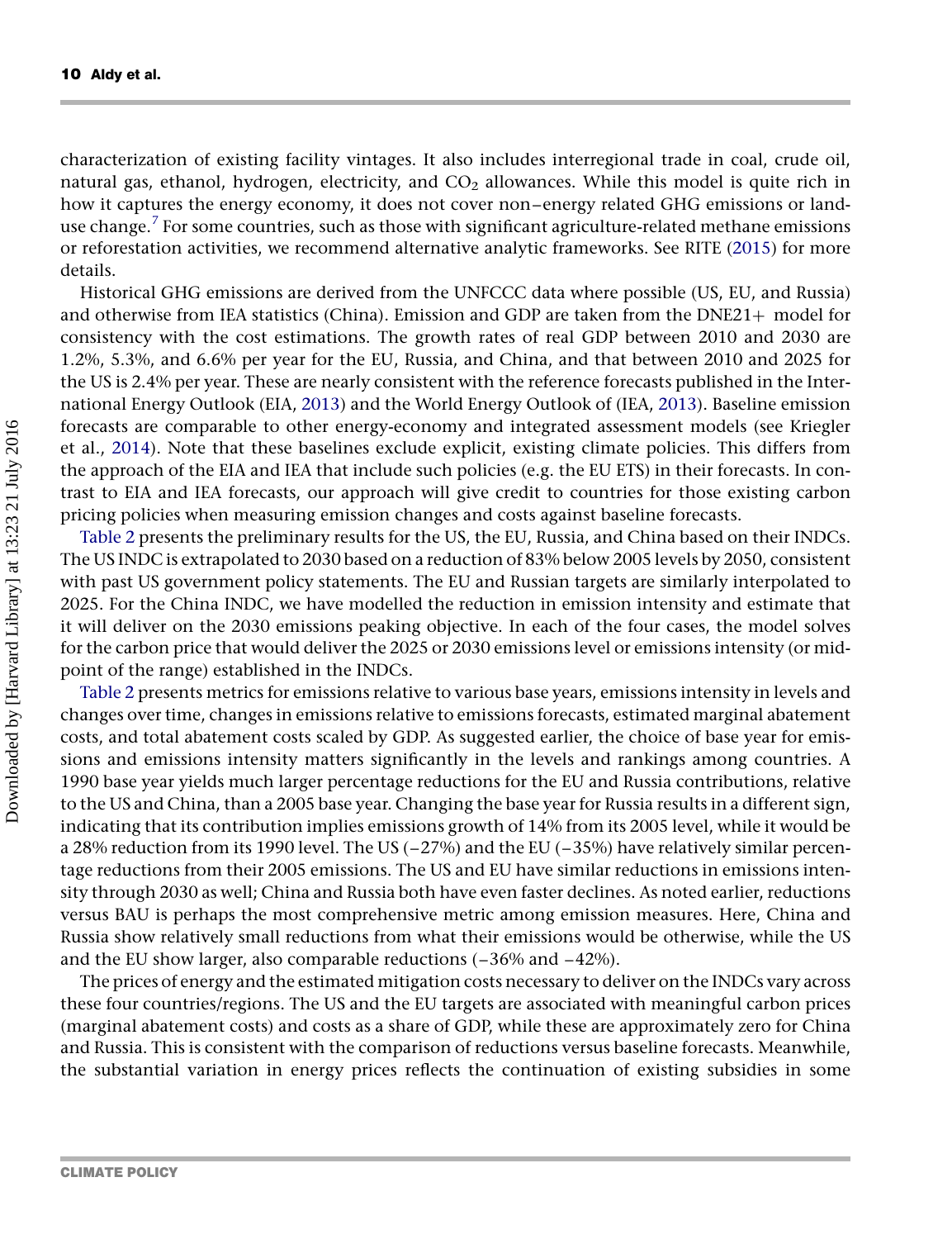|                                                                   | <b>US</b>                      | EU     | China                     | Russia             |
|-------------------------------------------------------------------|--------------------------------|--------|---------------------------|--------------------|
|                                                                   | 2005 -26% to -28% 1990 -40% by |        | Peaking by 2030,          | 1990 - 25% to -30% |
| <b>INDC</b> description                                           | by 2025                        | 2030   | CO <sub>2</sub> :GDP goal | by 2030            |
| GHG emissions $[Mt CO2eyr-1]$ (in final year                      | 5,277                          | 3,380  | 17377                     | 2,438              |
| of INDC)                                                          |                                |        |                           |                    |
| versus 1990 [%]                                                   | $-15%$                         | $-40%$ | $+354%$                   | $-28%$             |
| versus 2005 [%]                                                   | $-27%$                         | $-35%$ | $+117%$                   | $+14%$             |
| versus 2025 BAU [%]                                               | $-31%$                         | $-30%$ | $\sim$ 0%                 | $+5%$              |
| versus 2030 BAU [%]                                               | $-36%$                         | $-42%$ | $\sim$ 0%                 | $-6%$              |
| GHG/GDP $[kqCO_2e$ US\$ <sup>-1</sup> ] (in final year of         | 0.27                           | 0.18   | 1.13                      | 0.94               |
| INDC)                                                             |                                |        |                           |                    |
| $\Delta$ (GHG/GDP) 2015-25 (% yr <sup>-1</sup> )                  | $-4.3$                         | $-3.1$ | $-4.5$                    | $-5.4$             |
| $\Delta$ (GHG/GDP) 2015-30 (% yr <sup>-1</sup> )                  | $-3.5$                         | $-3.4$ | $-4.3$                    | $-5.8$             |
| Prices                                                            |                                |        |                           |                    |
| Marginal abatement costs [US\$ tCO <sub>2</sub> e <sup>-1</sup> ] | 64                             | 166    | $\mathbf 0$               | 3                  |
| (in final year of INDC)                                           |                                |        |                           |                    |
| Electricity price 2025 [US $\phi$ kWh <sup>-1</sup> ]             | 14.6                           | 29.9   | 9.9                       | 0.9                |
| Gasoline price 2025 [US\$ $L^{-1}$ ]                              | 0.8                            | 1.9    | 1.2                       | 0.7                |
| Natural gas price 2025 [US\$ $GJ^{-1}$ ]                          | 12.5                           | 29.1   | N/A                       | 2.2                |
| Costs                                                             |                                |        |                           |                    |
| Mitigation costs per GDP [%] (in final year<br>of INDC)           | 0.39                           | 0.82   | $\sim$ 0                  | $\sim$ 0           |

#### <span id="page-11-0"></span>**Table 2** Ex ante assessment of the INDCs of the US, the EU, China, and Russia

Note: BAU, business-as-usual, is the baseline scenario estimated in DNE21+. For the US, China, and Russia, we have employed the midpoint in their INDC range.

countries (such as Russia), variation in excise taxes (contrast the US and EU), as well as access to lowcost energy (e.g. US natural gas).

The nature of this illustration reflects the view that these four countries/regions are peers and thus merit direct comparison. In terms of their economic size, annual GHG emissions, and potential for dip-lomatic leadership in the climate talks, this could be a reasonable conclusion.<sup>[8](#page-13-0)</sup> The differences in per capita income and wealth with the US and EU, on one hand, and China and Russia, on the other, may suggest alternative benchmarks when comparing effort among them.

Regardless of whether China and Russia are considered peers to the US and EU, many stakeholders would expect their mitigation efforts to be sufficiently ambitious to impose real costs. Among the metrics we develop, we have pointed to cost as the most comprehensive effort metric from an economist's perspective. It represents resources given up by society for climate change mitigation. In this regard, the US and the EU propose to do more (the EU twice as much as the US) and China and Russia considerably less (the numbers vanish in the model's measurement error). The uncertainty in forecasting BAU, especially with respect to Chinese economic growth and emission intensity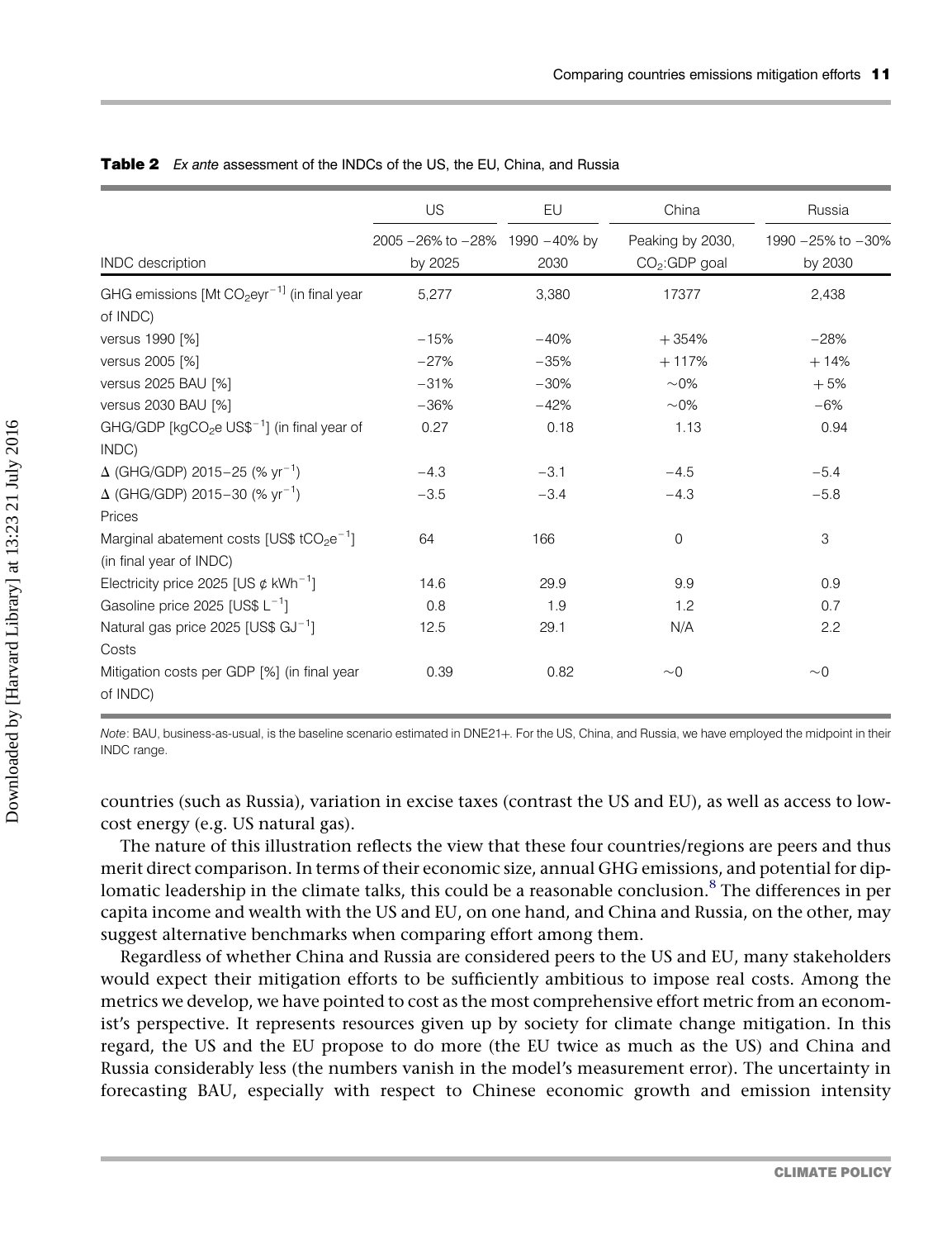<span id="page-12-0"></span>improvements, indicates the potential value in extensive sensitivity analysis, which could find more mitigation effort and higher costs in China under its INDC. The primary objective of our analysis is not to provide a definitive conclusion on the comparability of effort among these countries but to provide objective information that can be processed by and subsequently guide decisions by governments and the advocacy of stakeholders.

#### 6. Conclusions

Metrics to compare climate change actions across countries are increasingly relevant as we transition to a program of periodic, unilateral pledges of domestic actions and policies within international negotiations. The emerging architecture calls for countries to state their emission mitigation contributions and encourages countries to provide detailed information to facilitate the understanding of the contributions. Regardless of whether the UN climate negotiations result in an agreement on a formal review mechanism, individual countries and stakeholders will review the pledged contributions to inform their judgments about the adequacy and fairness of the INDCs, and then react accordingly. This reaction could include enhanced contributions in the formal negotiations or increased domestic activity beyond the current pledge. Moreover, the review process may enable countries to learn how to improve the design of their own policy response over time, promoting cost-effectiveness and environmental ambition (Aldy, [2013\)](#page-13-0).

In considering metrics for comparability, several important distinctions emerge. Some metrics, such as total emissions and explicit emissions prices, are relatively easy to observe and measure but may not be closely related to effort and policy implementation. The concepts that are closer to effort – emission reductions, implicit prices, and costs – are harder to observe and measure directly. These will require explicit modelling tools, leading to more subjective and possibly divergent estimates. We have presented one set of preliminary modelling analyses to illustrate the application of this framework for China, the EU, Russia, and the US.

Developing metrics for assessing comparability of efforts, compiling data and related analysis to estimate metrics, and providing feedback on the assessments will require a serious, transparent, and legitimate process (Aldy & Stavins, [2012;](#page-13-0) Aldy, [2014\)](#page-13-0). Independent researchers can fill the gap until agreement on an official policy surveillance mechanism is reached. Given existing data collection by international organizations, an array of easily available metrics could be developed to facilitate comparisons in the near term. Unofficial but independent expert analysis could synthesize these data to construct some of the more challenging but informative metrics. In turn, stakeholders and other users could provide feedback on the feasibility, integrity, and precision of various metrics to enable further refinement and enhance their value to the negotiations.

#### Acknowledgments

We have benefitted from comments on our work at the 2014 Lima UN climate change talks, seminars at Resources for the Future and the Sanford School of Public Policy, as well as from Brian Flannery, Clayton Munnings, Ray Kopp, Mits Yamaguchi, and three referees.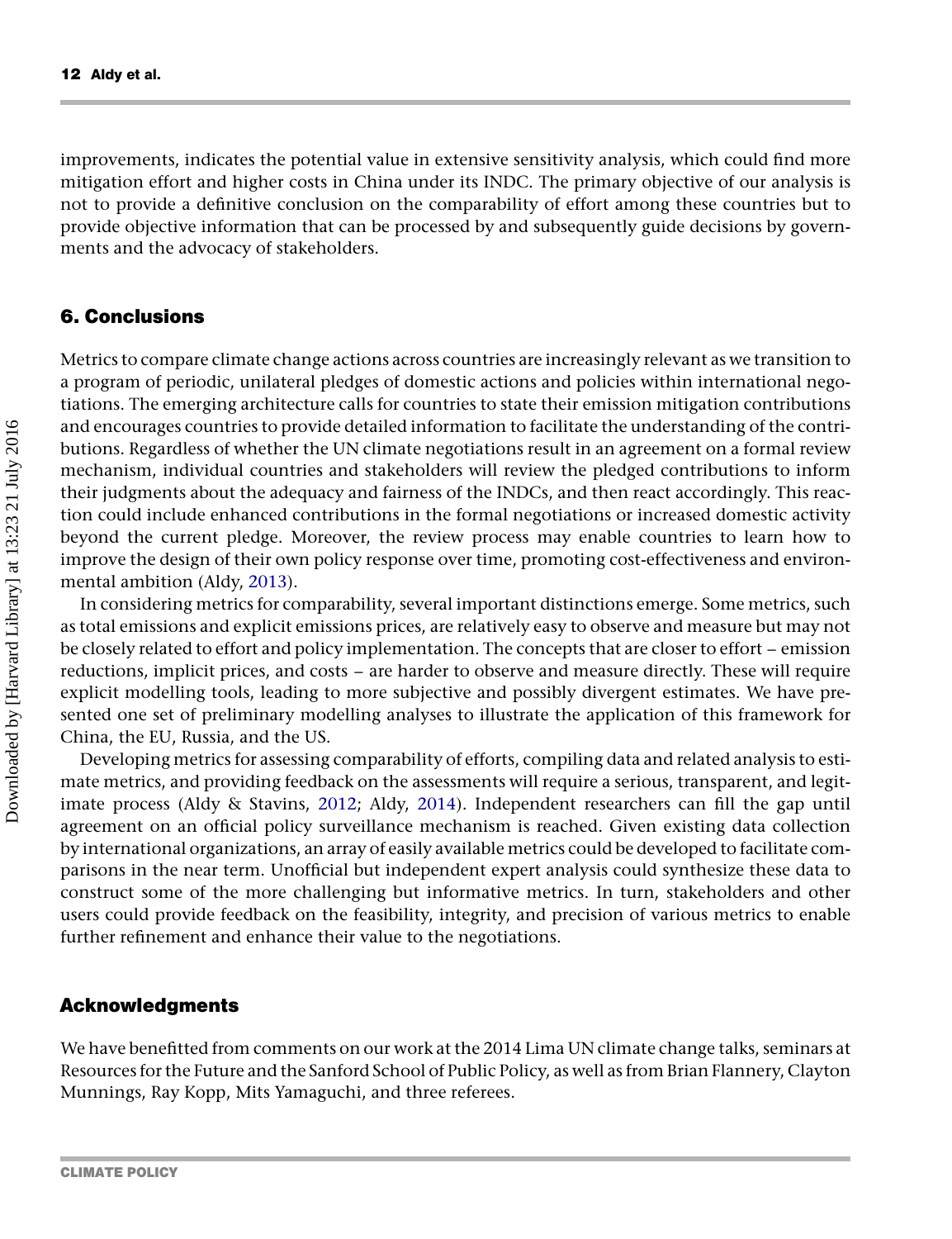#### <span id="page-13-0"></span>Disclosure statement

No potential conflict of interest was reported by the authors.

#### Funding

This work was supported by the Research Institute of Innovative Technology for the Earth.

#### **Notes**

- 1. A number of groups began discussing the pledges leading up to the 2015 Paris talks (e.g. Climate Action Tracker, [2014;](#page-14-0) WRI, [2015](#page-15-0)).
- 2. The variation in data and methods employed in country-produced national communications preclude a meaningful comparison across countries at a point time (i.e. across a given vintage of national communications) (Thompson, [2006\)](#page-15-0).
- 3. Note that a number of eastern European and former Soviet republics listed in Annex B of the Kyoto Protocol could employ alternative base years for their commitments.
- 4. We do not discuss emissions per capita as a measure of effort. Emissions per capita has been discussed as an ethical basis for allocating emission mitigation responsibility. We therefore include it in our discussion of how one might benchmark appropriate effort levels across countries.
- 5. This is also relevant for comparing  $CO<sub>2</sub>$ :GDP intensity levels.
- 6. Related to these papers, the Government of South Africa proposed an equity reference framework for INDCs in the lead-up to the 2015 Paris climate negotiations.
- 7. For these modelling simulations, we are thus illustrating this framework by applying the countries' INDCs only to fossil-fuel  $CO<sub>2</sub>$  emissions.
- 8. The recent bilateral China –US climate agreements also suggest that they view each other as partners.

#### **References**

- Akimoto, K., Sano, F., Homma, T., Wada, K., Nagashima, M., & Oda, J. [\(2012\)](#page-9-0). Comparison of marginal abatement cost curves for 2020 and 2030: Longer perspectives for effective global GHG emission reductions. Sustainability Science, 7, 157–168.
- Akimoto, K., Sano, F., Oda, J., Homma, T., Kumar Rout, U., & Tomoda, T. [\(2008\)](#page-9-0). Global emission reductions through a sectoral intensity target scheme. Climate Policy, 8, S46 – S59.
- Aldy, J. E. ([2004](#page-5-0)). Saving the planet cost-effectively: The role of economic analysis in climate change mitigation policy. In R. Lutter, & J. F. Shogren (Eds.), Painting the white house green: Rationalizing environmental policy inside the executive office of the president (pp. 89–118). Washington, DC: Resources for the Future Press.
- Aldy, J. E. ([2013](#page-12-0)). Designing a Bretton Woods institution to address global climate change. In R. Fouquet (Eds.), Handbook of energy and climate change (pp. 352 –374). Cheltenham, UK: Edward Elgar.
- Aldy, J. E. [\(2014\)](#page-2-0). The crucial role of policy surveillance in international climate policy. Climatic Change, 126, 279 292.
- Aldy, J. E., & Pizer, W. A. [\(2015\)](#page-2-0). Alternative metrics for comparing domestic climate change mitigation efforts and the emerging international climate policy architecture. Review of Environmental Economics and Policy. Advance online publication. [doi:10.1093/reep/rev013](http://dx.doi.org/10.1093/reep/rev013).
- Aldy, J. E., & Stavins, R. N. ([2012](#page-12-0)). Climate negotiators create an opportunity for scholars. Science, 337, 1043 –1044.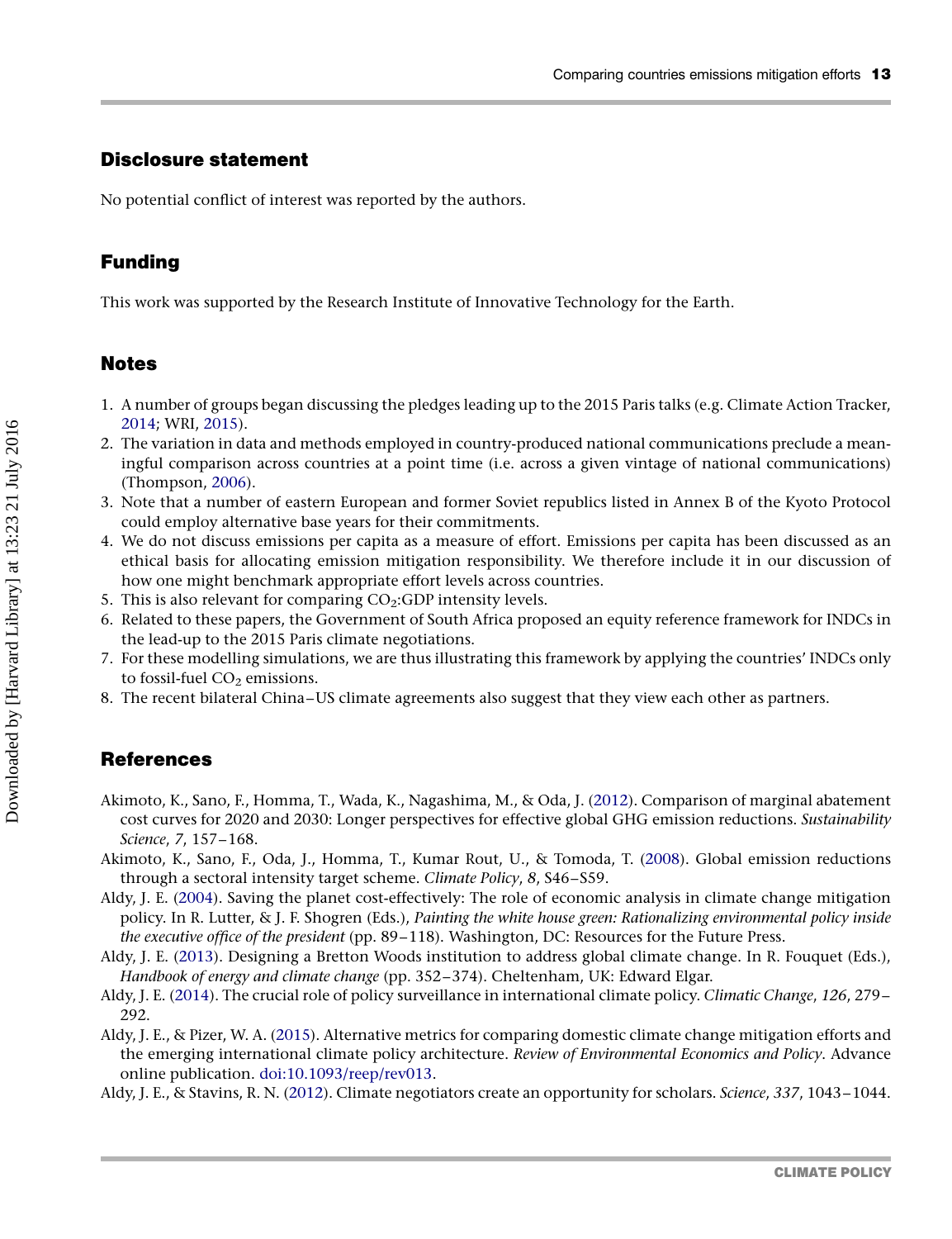<span id="page-14-0"></span>Bosetti, V., & Frankel, J. ([2012](#page-8-0)). Politically feasible emission targets to attain 460 ppm CO<sub>2</sub> concentrations. Review of Environmental Economics and Policy, 6, 86–109.

Climate Action Tracker. [2014.](#page-13-0) Retrieved from <http://www.climateactiontracker.org>

- Dellink, R., & Corfee-Morlot, J. [2010.](#page-3-0) Costs and effectiveness of the Copenhagen pledges: Assessing global greenhouse gas emissions targets and actions for 2020. Retrieved from [http://www.oecd.org/environment/cc/](http://www.oecd.org/environment/cc/45441364.pdf) [45441364.pdf](http://www.oecd.org/environment/cc/45441364.pdf)
- den Elzen, M. G. J., Berk, M., Lucas, P., Criqui, P., & Kitous, A. [\(2006\)](#page-9-0). Multi-stage: A rule-based evolution of future commitments under the climate change convention. International Environmental Agreements: Politics, Law and Economics, 6, 1 –28.
- Energy Information Administration. ([2013](#page-10-0)). International energy outlook 2013. Washington, DC: Department of Energy.
- Groenenberg, H., Blok, K., & van der Sluijs, J. [\(2004\)](#page-9-0). Global triptych: A bottom-up approach for the differentiation of commitments under the climate convention. Climate Policy, 4, 153 –175.
- Gupta, J. ([2007](#page-9-0)). Beyond graduation and deepening: Toward cosmopolitan scholarship. In J. E. Aldy, & R. N. Stavins (Eds.), Architectures for agreement: Addressing global climate change in the post-Kyoto world (pp. 116–130). Cambridge: Cambridge University Press.
- Hof, A. F., & den Elzen, M. G. J. [\(2010\)](#page-9-0). The effect of different historical emissions datasets on emission targets of the sectoral mitigation approach triptych. Climate Policy, 10, 684–704.
- Höhne, N., den Elzen, M., & Escalante, D. ([2014](#page-9-0)). Regional GHG reduction targets based on effort sharing: A comparison of studies. Climate Policy, 14, 122-147.
- Höhne, N., den Elzen, M., & Weiss, M. ([2006](#page-9-0)). Common but differentiated convergence (CDC): A new conceptual approach to long-term climate policy. Climate Policy, 6, 181 –199.
- Houser, T. [\(2010\)](#page-3-0). Copenhagen, the accord, and the way forward. Petersen institute for international economics policy brief PB10-5. Retrieved from http://www.iie.com/publications/pb/pb10-05.pdf
- International Energy Agency. ([2013](#page-10-0)). World energy outlook 2013. Paris: IEA.
- Kriegler, E., Weyant, J. P., Blanford, G. J., Krey, V., Clarke, L., Edmonds, J. ... van Vuuren, D. P. ([2014](#page-10-0)). The role of technology for achieving climate policy objectives: Overview of the EMF 27 study on global technology and climate policy strategies. Climatic Change, 123, 353–367.
- McKibbin, W. J., Morris, A. C., & Wilcoxen, P. J. [\(2011\)](#page-3-0). Comparing climate commitments: A model-based analysis of the copenhagen accord. Climate Change Economics, 2, 79–103.
- Michaelowa, A., Butzengeiger, S., & Jung, M. ([2005](#page-9-0)). Graduation and deepening: An ambitious post-2012 climate policy scenario. International Environmental Agreements: Politics, Law and Economics, 5, 25–46.
- Newell, R. N., & Pizer, W. A. ([2008](#page-5-0)). Indexed regulation. Journal of Environmental Economics and Management, 56, 221 –233.
- Organisation of Economic Co-operation and Development (OECD). ([2013](#page-5-0)). Effective carbon prices. Paris: OECD.
- Pizer, W., Adler, M., Aldy, J., Anthoff, D., Cropper, M., Gillingham, K., ... Wiener, J. [\(2014\)](#page-9-0). Using and improving the social cost of carbon. Science, 346, 1189–1190.
- Pizer, W. A. ([2007](#page-2-0)). Practical global climate policy. In J. E. Aldy, & R. N. Stavins (Eds.), Architectures for agreement: Addressing global climate change in the post-Kyoto world (pp. 280 –314). Cambridge: Cambridge University Press.
- Research Institute of Innovative Technology for the Earth (RITE). [\(2015\)](#page-9-0). RITE GHG mitigation assessment model DNE21+ . Retrieved from [http://www.rite.or.jp/Japanese/labo/sysken/about-global-warming/download-data/](http://www.rite.or.jp/Japanese/labo/sysken/about-global-warming/download-data/RITE_GHGMitigationAssessmentModel_20150130.pdf) [RITE\\_GHGMitigationAssessmentModel\\_20150130.pdf](http://www.rite.or.jp/Japanese/labo/sysken/about-global-warming/download-data/RITE_GHGMitigationAssessmentModel_20150130.pdf)
- Schelling, T. C. ([1997](#page-2-0)). The cost of combating global warming: Facing the tradeoffs. Foreign Affairs, 76(6),  $8 - 14.$
- Tavoni, M., Kriegler, E., Riahi, K., van Vuuren, D. P., Aboumahboub, T., Bowen, A., ... van der Zwaan, B. [\(2015\)](#page-9-0). Post-2020 climate agreements in the major economies assessed in light of global models. Nature Climate Change, 5,  $116 - 126$ .